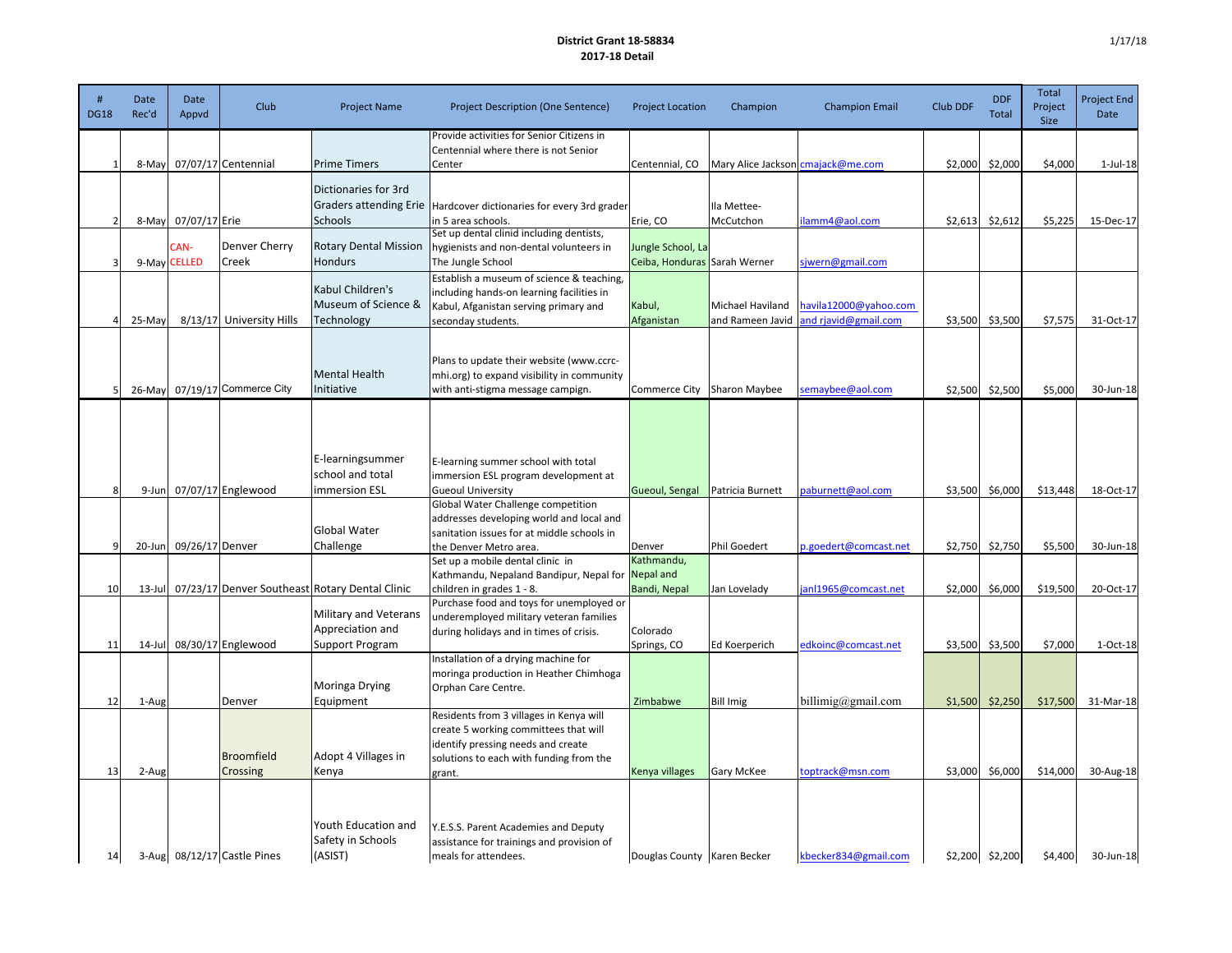## **District Grant 18-58834 2017-18 Detail**

| <b>DG18</b> | Date<br>Rec'd | Date<br>Appvd          | <b>Club</b>                      | <b>Project Name</b>                              | <b>Project Description (One Sentence)</b>                                                                                                                                                      | <b>Project Location</b>                | Champion              | <b>Champion Email</b>     | Club DDF | <b>DDF</b><br><b>Total</b> | <b>Total</b><br>Project<br><b>Size</b> | <b>Project End</b><br>Date |
|-------------|---------------|------------------------|----------------------------------|--------------------------------------------------|------------------------------------------------------------------------------------------------------------------------------------------------------------------------------------------------|----------------------------------------|-----------------------|---------------------------|----------|----------------------------|----------------------------------------|----------------------------|
| 15          |               |                        | 15-Aug 09/26/17 Summit County    | Girls' Hygiene<br>Assistance in Kenya            | Provide washable sanitary pads for 150<br>girls in rural Kenya, in addition to<br>education in reproductive health and<br>sanitation                                                           | Kenya                                  | <b>Tracey Carisch</b> | traceycarisch@gmail.com   |          | $$1,500$ $$1,500$          | \$3,000                                | 31-May-18                  |
|             |               |                        |                                  |                                                  | Train students in basic and advanced IT--                                                                                                                                                      |                                        |                       |                           |          |                            |                                        |                            |
| 16          |               |                        | 24-Aug 09/22/17 Denver Tech Ctr  | IT teachers training                             | advanced grads to become IT instructors<br>Purchase and install adaptive equipment                                                                                                             | Kenya                                  | Ken Wolfgram          | woldgramkc@aol.com        | \$2,170  | \$2,170                    | \$4,340                                | $1-Sep-18$                 |
| 17          |               |                        | 20-Oct   12/27/17 Broomfield     | <b>FRIENDS of Broomfield</b>                     | for FRIENDS of Broomfield center for<br>special needs people.                                                                                                                                  | Broomfield                             | John O'Hayre          | johayre@msn.com           | \$3,500  | \$3,500                    | \$9,864                                | 30-Jun-18                  |
| 18          |               |                        | 26-Sep 10/03/17 Highlands Ranch  | Costa Rica Literacy                              | Learning materials for ESL and books to 8<br>elementary schools                                                                                                                                | Costa Rica                             | Jerry Wilford         | gwilford@comcast.net      | \$2,500  | \$9,500                    | \$11,800                               | 6-Nov-17                   |
|             |               |                        |                                  | Laundry truck for                                | Provide a generator in a mobile unit that<br>will provide laundry service to indigent                                                                                                          |                                        |                       | LABERcasagrande@msn.c     |          |                            |                                        |                            |
| 19          |               |                        | 26-Sep 12/02/17 University Hills | Homeless community                               | people in the community<br>Create a special space for and purchase                                                                                                                             | Denver                                 | <b>Bud Laber</b>      | om                        | \$3,500  | \$5,000                    | \$20,000                               | 31-Dec-17                  |
| 20          |               | 5-Oct 10/25/17 Conifer |                                  | Rotary 150 Bookshelf                             | 150 picture books for young childern to<br>encourage reading                                                                                                                                   | Conifer                                | Sue Barkley           | indesign2@centurylink.net | \$900    | \$900                      | \$2,700                                | 15-Dec-17                  |
| 21          |               | 5-Oct 12/14/17 Conifer |                                  | <b>Nuturing Parenting</b><br>Project             | Work with Mountain Resource Center,<br>which provides intensive parenting<br>education to troubled parents                                                                                     | Conifer                                | Janine Payton         | thepaytons@sbcglobal.net  | \$700    | \$700                      | \$1,400                                | 15-Dec-17                  |
| 22          |               |                        | 6-Oct 10/25/17 Carbon Valley     | 3rd Grade Dictionaries                           | Provide dictionaries to all third-graders in<br>the three towns in Carbon Valley                                                                                                               | Firestone,<br>Frederick,<br>Dacono, CO | <b>Bev Mendel</b>     | office@rotary5450.org     | \$690    | \$690                      | \$1,320                                | 15-Dec-17                  |
| 23          | 8-Oct         |                        | Niwot                            | Reforestation along<br>flood area                | Work with a watershed organization to<br>replant in a section along Left Hand Creek<br>severely damaged by the 2013 flood                                                                      | Boulder                                | Chris Wiorek          | cwiorek@niwotrotary.org   | \$1,000  | \$3,050                    | \$5,500                                | 20-Jun-18                  |
| 24          |               |                        | 2-Nov 12/02/17 Longmont          | for 5th grade                                    | 5th graders of Central Elementry will take<br>Cal Wood Outdoor Trip an educational traip to Cal Wood in life<br>and earth science, and other topics<br>Provide a computer learning room in OUR | Longmont                               | Chris Ray             | Chris NRay@yahoo.com      | \$1,207  | \$1,207                    | \$2,415                                | $4-Apr-18$                 |
| 25          |               |                        | 2-Nov 12/04/17 Longmont          | Computer Room for<br><b>OUR Center, Longmont</b> | Center, an outreach center to help people<br>become self-sufficient.                                                                                                                           | Longmont                               | Les Wright            | lesandbea@comcast.net     | \$2,000  | \$2,000                    | \$5,093                                | 20-May-18                  |
|             |               |                        |                                  | Meals on Wheels                                  | Club will provide funding for Emergency<br>Food in Coal Creek for those unable to pay                                                                                                          |                                        |                       |                           |          |                            |                                        |                            |
| 26          | 6-Nov         |                        |                                  | <b>Boulder Flatirons Emergency Services</b>      | Providing equipment and train the trainers                                                                                                                                                     | Lafayette                              | Jim Sible             | jnsible@gmail.com         | \$1,500  | \$1,500                    | \$5,500                                | 31-Dec-18                  |
| 27          | 6-Dec         |                        | <b>Boulder Valley</b>            | Refugee schools                                  | for a school for a Kenyan refugee camp                                                                                                                                                         | Kenya                                  | Tinbet Tintsman       | tinbet.tinstman@gmail.com |          | $$3,500$ $$6,000$          | \$29,000                               |                            |